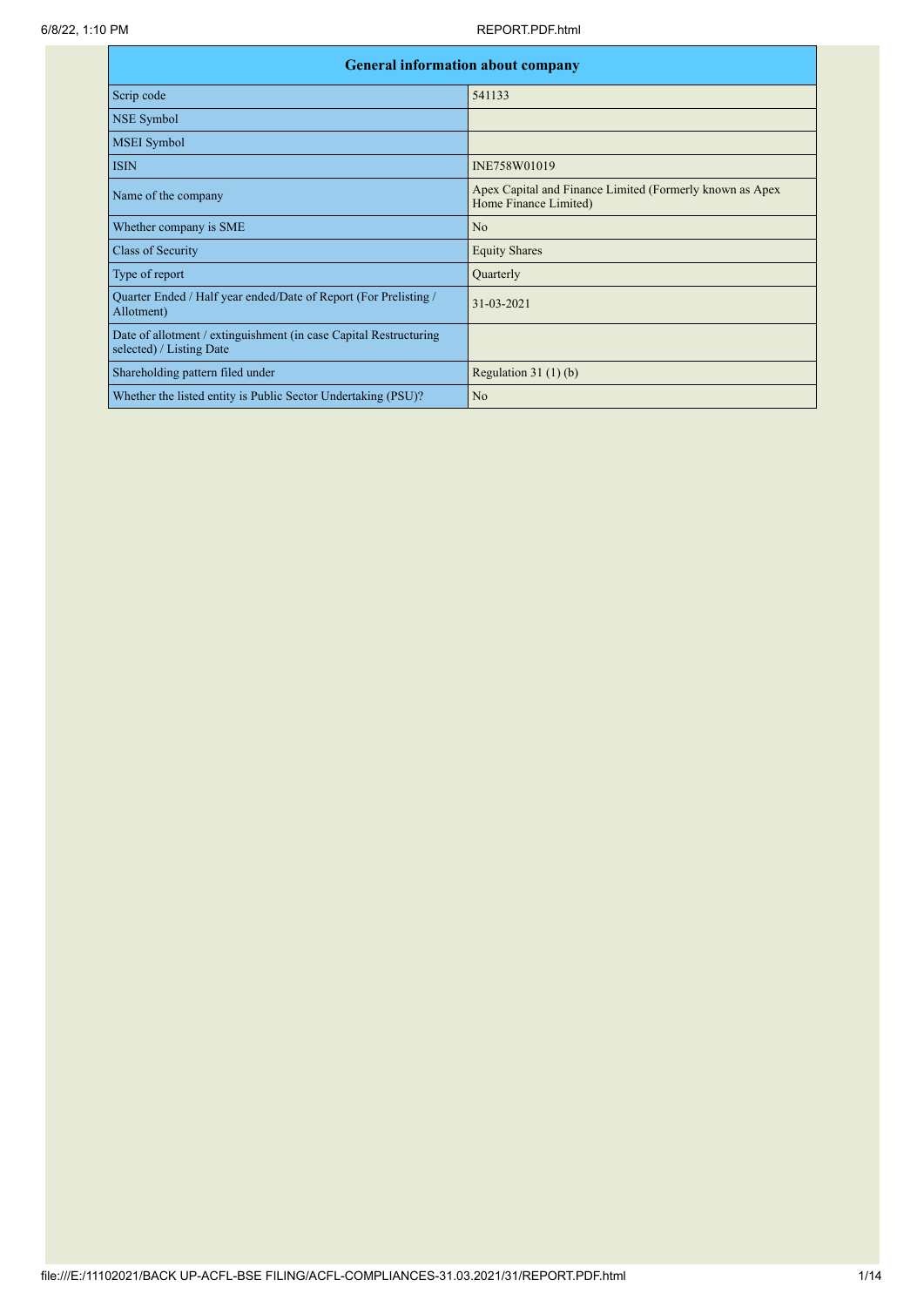|                | <b>Declaration</b>                                                                        |                |                                |                       |                             |  |  |  |  |  |  |  |
|----------------|-------------------------------------------------------------------------------------------|----------------|--------------------------------|-----------------------|-----------------------------|--|--|--|--|--|--|--|
| Sr.<br>No.     | Particular                                                                                | Yes/No         | Promoter and<br>Promoter Group | Public<br>shareholder | Non Promoter-<br>Non Public |  |  |  |  |  |  |  |
| $\overline{1}$ | Whether the Listed Entity has issued any partly paid up shares?                           | No.            | No                             | N <sub>o</sub>        | N <sub>o</sub>              |  |  |  |  |  |  |  |
| $\overline{2}$ | Whether the Listed Entity has issued any Convertible Securities                           | N <sub>o</sub> | N <sub>o</sub>                 | No                    | N <sub>o</sub>              |  |  |  |  |  |  |  |
| $\overline{3}$ | Whether the Listed Entity has issued any Warrants?                                        | N <sub>o</sub> | N <sub>o</sub>                 | N <sub>o</sub>        | N <sub>o</sub>              |  |  |  |  |  |  |  |
| $\overline{4}$ | Whether the Listed Entity has any shares against which<br>depository receipts are issued? | N <sub>0</sub> | N <sub>o</sub>                 | N <sub>0</sub>        | N <sub>o</sub>              |  |  |  |  |  |  |  |
| $\overline{5}$ | Whether the Listed Entity has any shares in locked-in?                                    | N <sub>o</sub> | N <sub>o</sub>                 | N <sub>0</sub>        | N <sub>o</sub>              |  |  |  |  |  |  |  |
| 6              | Whether any shares held by promoters are pledge or otherwise<br>encumbered?               | N <sub>o</sub> | N <sub>o</sub>                 |                       |                             |  |  |  |  |  |  |  |
| $\overline{7}$ | Whether company has equity shares with differential voting<br>rights?                     | N <sub>0</sub> | N <sub>0</sub>                 | N <sub>o</sub>        | N <sub>0</sub>              |  |  |  |  |  |  |  |
| $\overline{8}$ | Whether the listed entity has any significant beneficial owner?                           | N <sub>o</sub> |                                |                       |                             |  |  |  |  |  |  |  |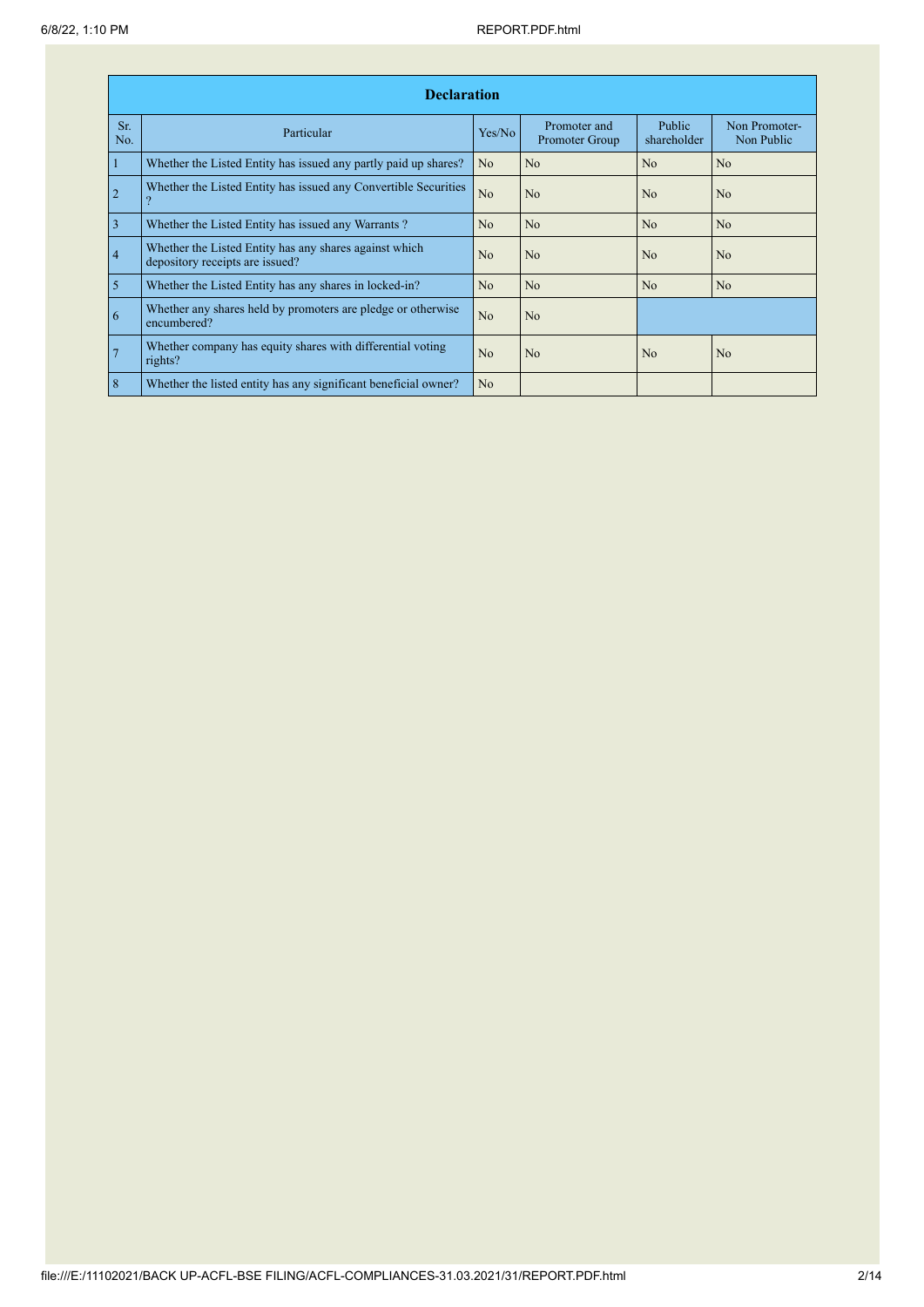|                                        | Table I - Summary Statement holding of specified securities |                                                                                                |                  |                                        |                          |                                        |                                                                  |                           |               |         |                     |  |
|----------------------------------------|-------------------------------------------------------------|------------------------------------------------------------------------------------------------|------------------|----------------------------------------|--------------------------|----------------------------------------|------------------------------------------------------------------|---------------------------|---------------|---------|---------------------|--|
|                                        | Category<br>$\sigma$<br>shareholder<br>(II)                 | No. of<br>fully paid<br>Nos. Of<br>shareholders<br>up equity<br>(III)<br>shares<br>held $(IV)$ | No. Of<br>Partly | No. Of<br>shares                       | Total nos.<br>shares     | Shareholding as a<br>% of total no. of | Number of Voting Rights held in each<br>class of securities (IX) |                           |               |         |                     |  |
| Category<br>$\left( \mathrm{I}\right)$ |                                                             |                                                                                                |                  | paid-up<br>equity<br>shares<br>held(V) | underlying<br>Depository | held (VII)                             | shares (calculated<br>as per SCRR, 1957)                         | No of Voting (XIV) Rights |               |         | Total as a          |  |
|                                        |                                                             |                                                                                                |                  |                                        | Receipts<br>(VI)         | $= (IV) +$<br>$(V)$ + $(VI)$           | (VIII) As a % of<br>$(A+B+C2)$                                   | Class<br>eg: $X$          | Class<br>eg:y | Total   | $%$ of<br>$(A+B+C)$ |  |
| (A)                                    | Promoter<br>$\&$<br>Promoter<br>Group                       |                                                                                                | 4322448          |                                        |                          | 4322448                                | 73.01                                                            | 4322448                   |               | 4322448 | 73.01               |  |
| (B)                                    | Public                                                      | 100                                                                                            | 1597530          |                                        |                          | 1597530                                | 26.99                                                            | 1597530                   |               | 1597530 | 26.99               |  |
| (C)                                    | Non<br>Promoter-<br>Non Public                              |                                                                                                |                  |                                        |                          |                                        |                                                                  |                           |               |         |                     |  |
| (C1)                                   | <b>Shares</b><br>underlying<br><b>DRs</b>                   |                                                                                                |                  |                                        |                          |                                        |                                                                  |                           |               |         |                     |  |
| (C2)                                   | Shares held<br>by<br>Employee<br><b>Trusts</b>              |                                                                                                |                  |                                        |                          |                                        |                                                                  |                           |               |         |                     |  |
|                                        | Total                                                       | 107                                                                                            | 5919978          |                                        |                          | 5919978                                | 100                                                              | 5919978                   |               | 5919978 | 100                 |  |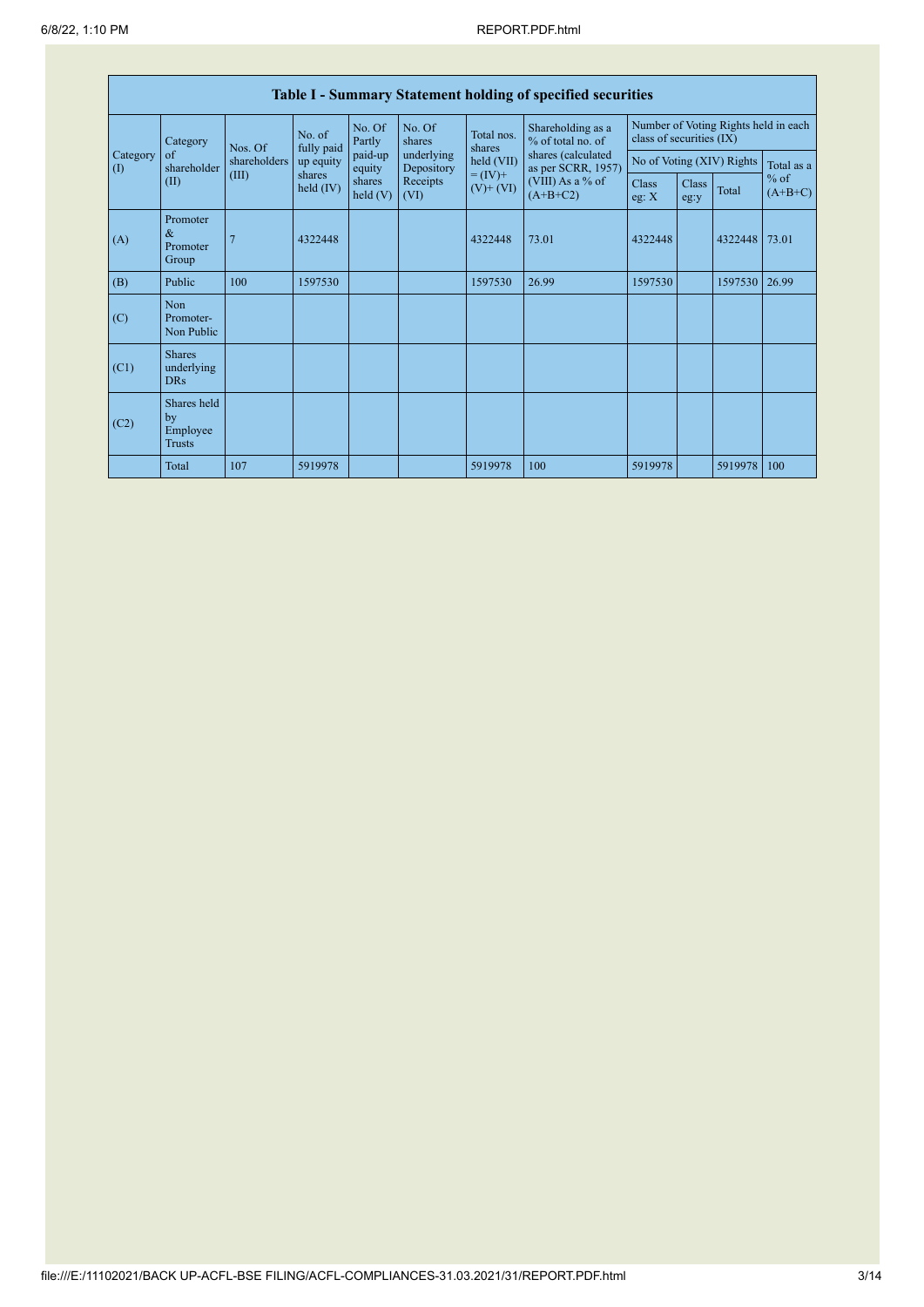|                 | Table I - Summary Statement holding of specified securities |                                                                                                                                                                                |                                                  |                                                                                            |                                                                                    |                                                        |            |                                                                               |                                |                                       |  |
|-----------------|-------------------------------------------------------------|--------------------------------------------------------------------------------------------------------------------------------------------------------------------------------|--------------------------------------------------|--------------------------------------------------------------------------------------------|------------------------------------------------------------------------------------|--------------------------------------------------------|------------|-------------------------------------------------------------------------------|--------------------------------|---------------------------------------|--|
| Category<br>(1) | Category<br>$\alpha$ f<br>shareholder<br>(II)               | No. Of<br>No. of<br><b>Shares</b><br><b>Shares</b><br>Underlying<br>Underlying<br>Outstanding<br>Outstanding<br>convertible<br><b>Warrants</b><br>securities<br>$(X_i)$<br>(X) |                                                  | No. Of Shares<br>Underlying<br>Outstanding<br>convertible                                  | Shareholding, as a %<br>assuming full<br>conversion of<br>convertible securities ( | Number of<br>Locked in<br>shares (XII)                 |            | Number of<br><b>Shares</b><br>pledged or<br>otherwise<br>encumbered<br>(XIII) |                                | Number of<br>equity shares<br>held in |  |
|                 |                                                             |                                                                                                                                                                                | securities and<br>No. Of<br>Warrants (Xi)<br>(a) | as a percentage of<br>diluted share capital)<br>$(XI) = (VII)+(X) As a %$<br>of $(A+B+C2)$ | No.<br>(a)                                                                         | Asa<br>$%$ of<br>total<br><b>Shares</b><br>held<br>(b) | No.<br>(a) | As a<br>$%$ of<br>total<br><b>Shares</b><br>held<br>(b)                       | dematerialized<br>form $(XIV)$ |                                       |  |
| (A)             | Promoter<br>$\&$<br>Promoter<br>Group                       |                                                                                                                                                                                |                                                  |                                                                                            | 73.01                                                                              |                                                        |            |                                                                               |                                | 4322448                               |  |
| (B)             | Public                                                      |                                                                                                                                                                                |                                                  |                                                                                            | 26.99                                                                              |                                                        |            |                                                                               |                                | 862014                                |  |
| (C)             | Non<br>Promoter-<br>Non Public                              |                                                                                                                                                                                |                                                  |                                                                                            |                                                                                    |                                                        |            |                                                                               |                                |                                       |  |
| (C1)            | <b>Shares</b><br>underlying<br><b>DRs</b>                   |                                                                                                                                                                                |                                                  |                                                                                            |                                                                                    |                                                        |            |                                                                               |                                |                                       |  |
| (C2)            | Shares held<br>by<br>Employee<br><b>Trusts</b>              |                                                                                                                                                                                |                                                  |                                                                                            |                                                                                    |                                                        |            |                                                                               |                                |                                       |  |
|                 | Total                                                       |                                                                                                                                                                                |                                                  |                                                                                            | 100                                                                                |                                                        |            |                                                                               |                                | 5184462                               |  |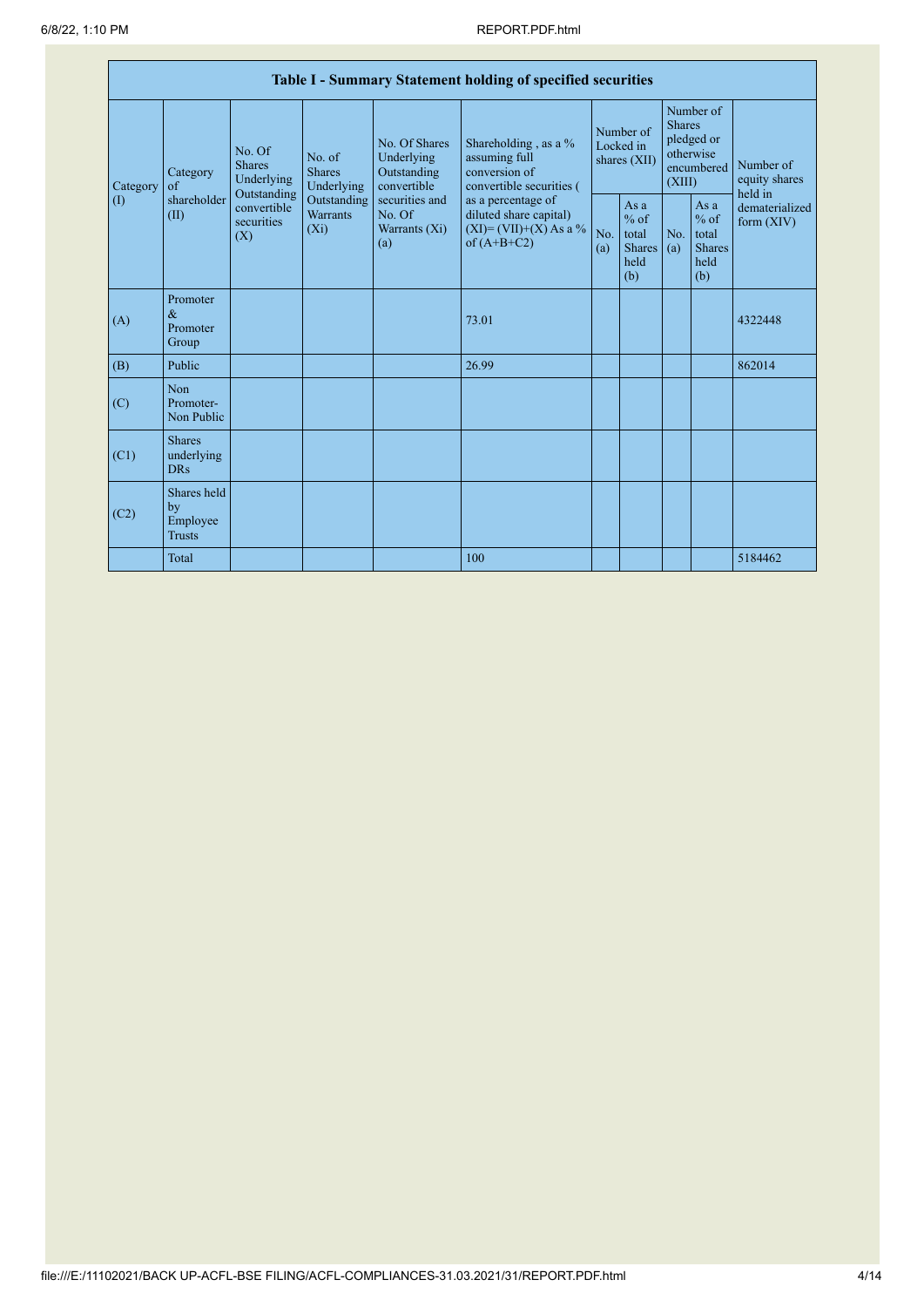|                                                                                             | Table II - Statement showing shareholding pattern of the Promoter and Promoter Group                                |                         |                        |                       |                                    |                             |                                              |                                        |               |                                 |                           |
|---------------------------------------------------------------------------------------------|---------------------------------------------------------------------------------------------------------------------|-------------------------|------------------------|-----------------------|------------------------------------|-----------------------------|----------------------------------------------|----------------------------------------|---------------|---------------------------------|---------------------------|
|                                                                                             |                                                                                                                     |                         | No. of<br>fully        | No. Of<br>Partly      | No. Of                             | Total<br>nos.               | Shareholding<br>as a % of total              | each class of securities (IX)          |               | Number of Voting Rights held in |                           |
| Sr.                                                                                         | Category & Name<br>of the                                                                                           | Nos. Of<br>shareholders | paid up<br>equity      | paid-<br>up<br>equity | shares<br>underlying<br>Depository | shares<br>held<br>$(VII) =$ | no. of shares<br>(calculated as<br>per SCRR, | No of Voting (XIV) Rights              |               |                                 | Total<br>as a $\%$<br>of  |
|                                                                                             | Shareholders (I)                                                                                                    | (III)                   | shares<br>held<br>(IV) | shares<br>held<br>(V) | Receipts<br>(VI)                   | $(IV)$ +<br>$(V)$ +<br>(VI) | 1957) (VIII)<br>As a % of<br>$(A+B+C2)$      | Class eg:<br>$\boldsymbol{\mathrm{X}}$ | Class<br>eg:y | Total                           | Total<br>Voting<br>rights |
| A                                                                                           | Table II - Statement showing shareholding pattern of the Promoter and Promoter Group                                |                         |                        |                       |                                    |                             |                                              |                                        |               |                                 |                           |
| (1)                                                                                         | Indian                                                                                                              |                         |                        |                       |                                    |                             |                                              |                                        |               |                                 |                           |
| (a)                                                                                         | Individuals/Hindu<br>undivided Family                                                                               | $\overline{c}$          | 1480368                |                       |                                    | 1480368                     | 25.01                                        | 1480368                                |               | 1480368                         | 25.01                     |
| (d)                                                                                         | Any Other<br>(specify)                                                                                              | 5                       | 2842080                |                       |                                    | 2842080                     | 48.01                                        | 2842080                                |               | 2842080                         | 48.01                     |
| Sub-Total (A)<br>(1)                                                                        |                                                                                                                     | $\overline{7}$          | 4322448                |                       |                                    | 4322448                     | 73.01                                        | 4322448                                |               | 4322448 73.01                   |                           |
| (2)                                                                                         | Foreign                                                                                                             |                         |                        |                       |                                    |                             |                                              |                                        |               |                                 |                           |
| Total<br>Shareholding<br>of Promoter<br>and Promoter<br>Group $(A)=$<br>$(A)(1)+(A)$<br>(2) |                                                                                                                     | $\overline{7}$          | 4322448                |                       |                                    | 4322448                     | 73.01                                        | 4322448                                |               | 4322448                         | 73.01                     |
| B                                                                                           | Table III - Statement showing shareholding pattern of the Public shareholder                                        |                         |                        |                       |                                    |                             |                                              |                                        |               |                                 |                           |
| (1)                                                                                         | Institutions                                                                                                        |                         |                        |                       |                                    |                             |                                              |                                        |               |                                 |                           |
| (3)                                                                                         | Non-institutions                                                                                                    |                         |                        |                       |                                    |                             |                                              |                                        |               |                                 |                           |
| (a(i))                                                                                      | Individuals -<br><i>i.Individual</i><br>shareholders<br>holding nominal<br>share capital up to<br>Rs. 2 lakhs.      | 75                      | 1359                   |                       |                                    | 1359                        | 0.02                                         | 1359                                   |               | 1359                            | 0.02                      |
| (a(ii))                                                                                     | Individuals - ii.<br>Individual<br>shareholders<br>holding nominal<br>share capital in<br>excess of Rs. 2<br>lakhs. | 15                      | 809872                 |                       |                                    | 809872                      | 13.68                                        | 809872                                 |               | 809872                          | 13.68                     |
| (e)                                                                                         | Any Other<br>(specify)                                                                                              | $10\,$                  | 786299                 |                       |                                    | 786299                      | 13.28                                        | 786299                                 |               | 786299                          | 13.28                     |
| Sub-Total (B)<br>(3)                                                                        |                                                                                                                     | 100                     | 1597530                |                       |                                    | 1597530                     | 26.99                                        | 1597530                                |               | 1597530                         | 26.99                     |
| <b>Total Public</b><br>Shareholding<br>$(B)=(B)(1)+$<br>$(B)(2)+(B)(3)$                     |                                                                                                                     | 100                     | 1597530                |                       |                                    | 1597530                     | 26.99                                        | 1597530                                |               | 1597530                         | 26.99                     |
| $\mathbf C$                                                                                 | Table IV - Statement showing shareholding pattern of the Non Promoter- Non Public shareholder                       |                         |                        |                       |                                    |                             |                                              |                                        |               |                                 |                           |
| Total (<br>$A+B+C2$ )                                                                       |                                                                                                                     | 107                     | 5919978                |                       |                                    | 5919978                     | 100                                          | 5919978                                |               | 5919978                         | 100                       |
| Total<br>$(A+B+C)$                                                                          |                                                                                                                     | 107                     | 5919978                |                       |                                    | 5919978                     | 100                                          | 5919978                                |               | 5919978                         | 100                       |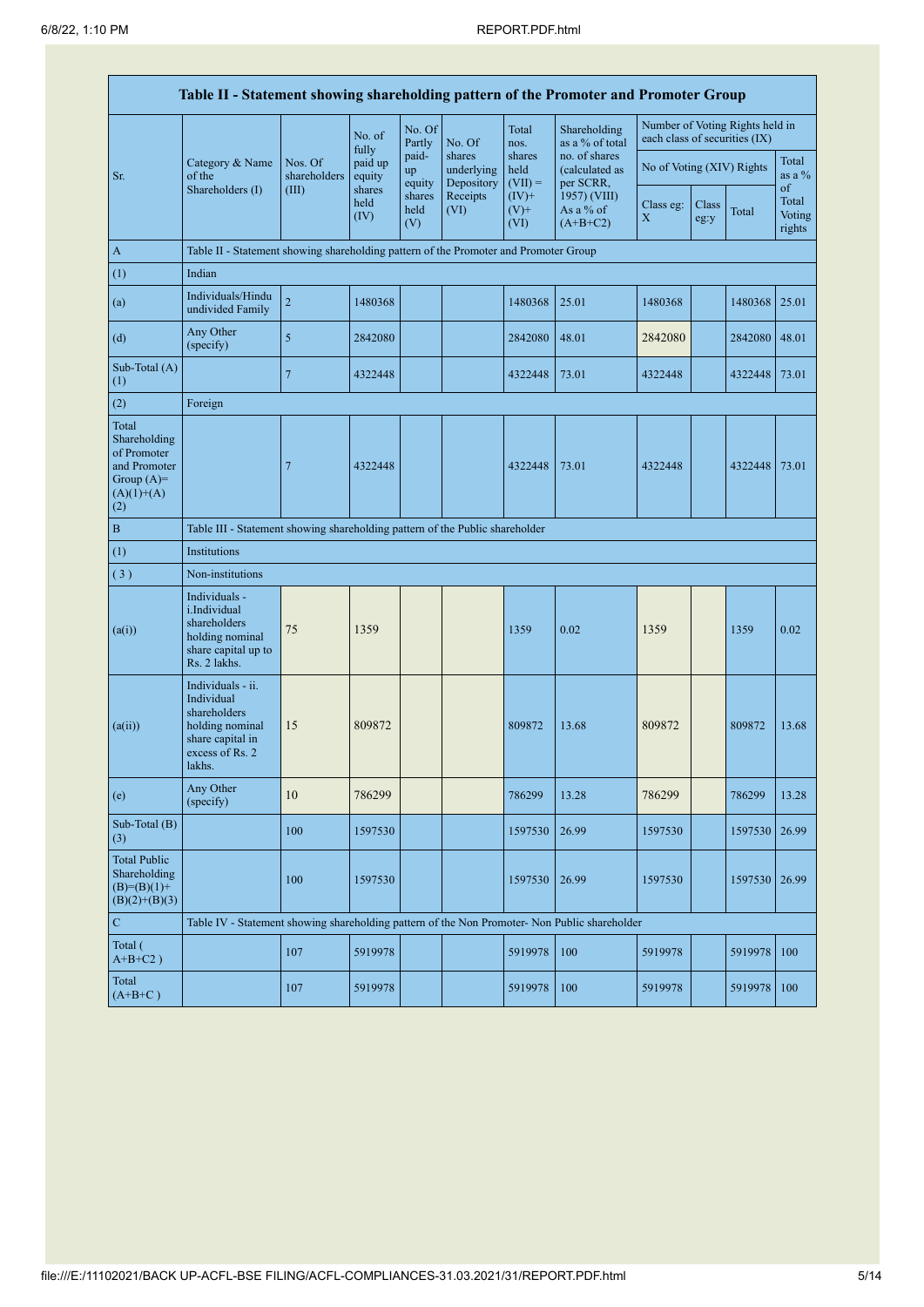| Table II - Statement showing shareholding pattern of the Promoter and Promoter Group    |                                                                                                                                                   |                                                                                      |                                                           |                                                                                               |                                        |                                                         |                                                                               |                                                         |                                       |  |  |  |
|-----------------------------------------------------------------------------------------|---------------------------------------------------------------------------------------------------------------------------------------------------|--------------------------------------------------------------------------------------|-----------------------------------------------------------|-----------------------------------------------------------------------------------------------|----------------------------------------|---------------------------------------------------------|-------------------------------------------------------------------------------|---------------------------------------------------------|---------------------------------------|--|--|--|
| Sr.                                                                                     | No. Of<br>No. of<br><b>Shares</b><br><b>Shares</b><br>Underlying<br>Outstanding<br>convertible<br><b>Warrants</b><br>securities<br>$(X_i)$<br>(X) | Underlying                                                                           | No. Of Shares<br>Underlying<br>Outstanding<br>convertible | Shareholding, as a %<br>assuming full conversion of<br>convertible securities (as a           | Number of<br>Locked in<br>shares (XII) |                                                         | Number of<br><b>Shares</b><br>pledged or<br>otherwise<br>encumbered<br>(XIII) |                                                         | Number of<br>equity shares<br>held in |  |  |  |
|                                                                                         |                                                                                                                                                   | Outstanding                                                                          | securities and<br>No. Of Warrants<br>$(Xi)$ (a)           | percentage of diluted share<br>capital) $(XI) = (VII)+(X) As$<br>a % of $(A+B+C2)$            | No.<br>(a)                             | As a<br>$%$ of<br>total<br><b>Shares</b><br>held<br>(b) | No.<br>(a)                                                                    | As a<br>$%$ of<br>total<br><b>Shares</b><br>held<br>(b) | dematerialized<br>form (XIV)          |  |  |  |
| $\mathbf{A}$                                                                            |                                                                                                                                                   | Table II - Statement showing shareholding pattern of the Promoter and Promoter Group |                                                           |                                                                                               |                                        |                                                         |                                                                               |                                                         |                                       |  |  |  |
| (1)                                                                                     | Indian                                                                                                                                            |                                                                                      |                                                           |                                                                                               |                                        |                                                         |                                                                               |                                                         |                                       |  |  |  |
| (a)                                                                                     |                                                                                                                                                   |                                                                                      |                                                           | 25.01                                                                                         |                                        |                                                         |                                                                               |                                                         | 1480368                               |  |  |  |
| (d)                                                                                     |                                                                                                                                                   |                                                                                      |                                                           | 48.01                                                                                         |                                        |                                                         |                                                                               |                                                         | 2842080                               |  |  |  |
| Sub-Total (A)<br>(1)                                                                    |                                                                                                                                                   |                                                                                      |                                                           | 73.01                                                                                         |                                        |                                                         |                                                                               |                                                         | 4322448                               |  |  |  |
| (2)                                                                                     | Foreign                                                                                                                                           |                                                                                      |                                                           |                                                                                               |                                        |                                                         |                                                                               |                                                         |                                       |  |  |  |
| Total<br>Shareholding<br>of Promoter<br>and Promoter<br>Group $(A)=$<br>$(A)(1)+(A)(2)$ |                                                                                                                                                   |                                                                                      |                                                           | 73.01                                                                                         |                                        |                                                         |                                                                               |                                                         | 4322448                               |  |  |  |
| $\, {\bf B}$                                                                            |                                                                                                                                                   |                                                                                      |                                                           | Table III - Statement showing shareholding pattern of the Public shareholder                  |                                        |                                                         |                                                                               |                                                         |                                       |  |  |  |
| (1)                                                                                     | Institutions                                                                                                                                      |                                                                                      |                                                           |                                                                                               |                                        |                                                         |                                                                               |                                                         |                                       |  |  |  |
| (3)                                                                                     | Non-institutions                                                                                                                                  |                                                                                      |                                                           |                                                                                               |                                        |                                                         |                                                                               |                                                         |                                       |  |  |  |
| (a(i))                                                                                  |                                                                                                                                                   |                                                                                      |                                                           | 0.02                                                                                          |                                        |                                                         |                                                                               |                                                         | 264                                   |  |  |  |
| (a(ii))                                                                                 |                                                                                                                                                   |                                                                                      |                                                           | 13.68                                                                                         |                                        |                                                         |                                                                               |                                                         | 341431                                |  |  |  |
| (e)                                                                                     |                                                                                                                                                   |                                                                                      |                                                           | 13.28                                                                                         |                                        |                                                         |                                                                               |                                                         | 520319                                |  |  |  |
| Sub-Total (B)<br>(3)                                                                    |                                                                                                                                                   |                                                                                      |                                                           | 26.99                                                                                         |                                        |                                                         |                                                                               |                                                         | 862014                                |  |  |  |
| <b>Total Public</b><br>Shareholding<br>$(B)= (B)(1) +$<br>$(B)(2)+(B)(3)$               |                                                                                                                                                   |                                                                                      |                                                           | 26.99                                                                                         |                                        |                                                         |                                                                               |                                                         | 862014                                |  |  |  |
| $\mathbf C$                                                                             |                                                                                                                                                   |                                                                                      |                                                           | Table IV - Statement showing shareholding pattern of the Non Promoter- Non Public shareholder |                                        |                                                         |                                                                               |                                                         |                                       |  |  |  |
| Total (<br>$A+B+C2$ )                                                                   |                                                                                                                                                   |                                                                                      |                                                           | 100                                                                                           |                                        |                                                         |                                                                               |                                                         | 5184462                               |  |  |  |
| Total $(A+B+C)$<br>$\mathcal{E}$                                                        |                                                                                                                                                   |                                                                                      |                                                           | 100                                                                                           |                                        |                                                         |                                                                               |                                                         | 5184462                               |  |  |  |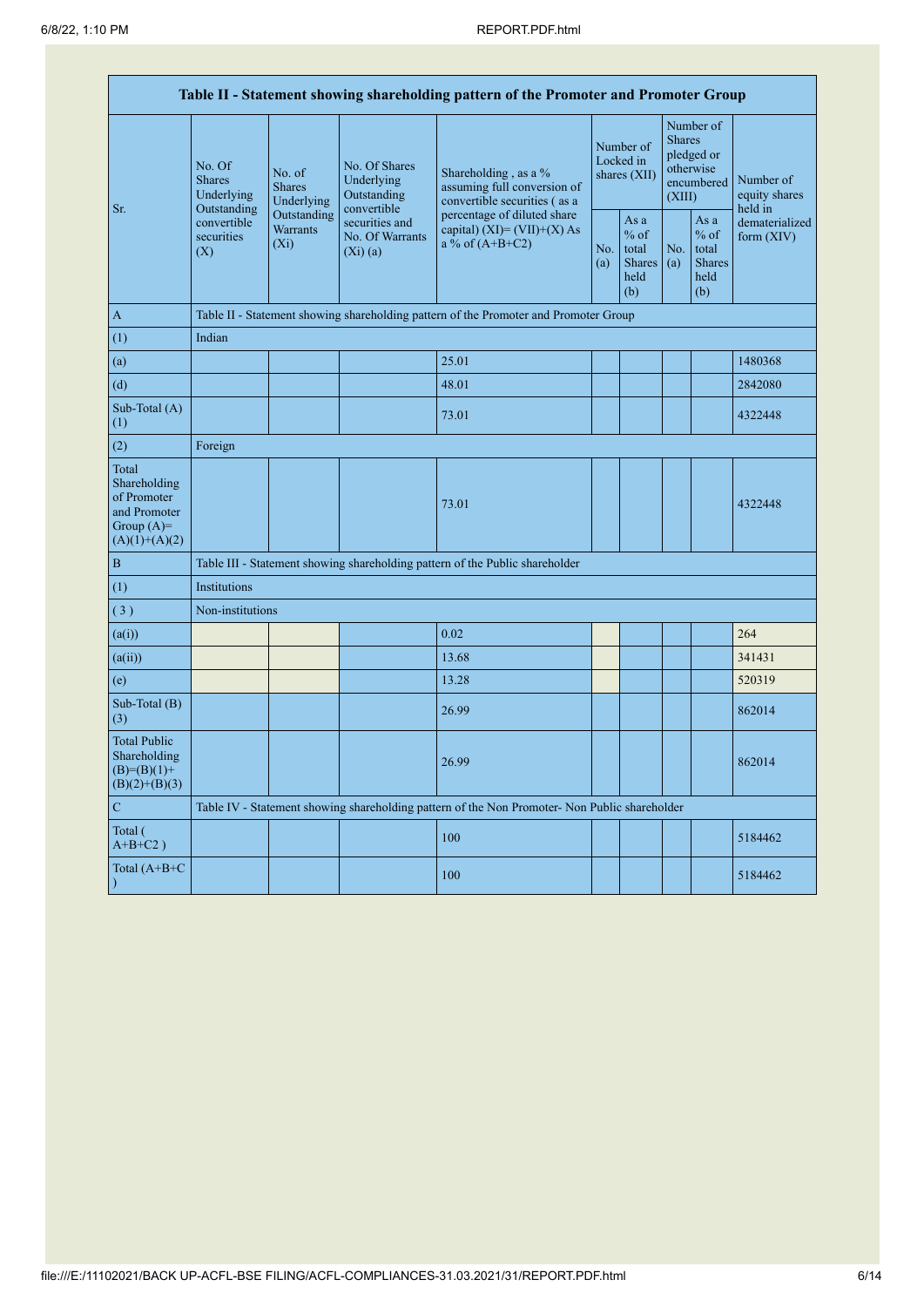|                                                                                                                                                                                          |                                                               | <b>Individuals/Hindu undivided Family</b> |                       |
|------------------------------------------------------------------------------------------------------------------------------------------------------------------------------------------|---------------------------------------------------------------|-------------------------------------------|-----------------------|
| Searial No.                                                                                                                                                                              | $\mathbf{1}$                                                  | $\overline{2}$                            |                       |
| Name of the<br>Shareholders (I)                                                                                                                                                          | <b>SUCHITRA</b>                                               | <b>SURENDER SINGH HUF</b>                 | Click here to go back |
| PAN(II)                                                                                                                                                                                  | AISPS8706R                                                    | AANHS3313R                                | Total                 |
| No. of fully paid<br>up equity shares<br>held (IV)                                                                                                                                       | 930588                                                        | 549780                                    | 1480368               |
| No. Of Partly paid-<br>up equity shares<br>held(V)                                                                                                                                       |                                                               |                                           |                       |
| No. Of shares<br>underlying<br>Depository<br>Receipts (VI)                                                                                                                               |                                                               |                                           |                       |
| Total nos. shares<br>held $(VII) = (IV) +$<br>$(V)$ + $(VI)$                                                                                                                             | 930588                                                        | 549780                                    | 1480368               |
| Shareholding as a<br>% of total no. of<br>shares (calculated<br>as per SCRR,<br>1957) (VIII) As a<br>% of $(A+B+C2)$                                                                     | 15.72                                                         | 9.29                                      | 25.01                 |
|                                                                                                                                                                                          | Number of Voting Rights held in each class of securities (IX) |                                           |                       |
| Class eg:X                                                                                                                                                                               | 930588                                                        | 549780                                    | 1480368               |
| Class eg:y                                                                                                                                                                               |                                                               |                                           |                       |
| Total                                                                                                                                                                                    | 930588                                                        | 549780                                    | 1480368               |
| Total as a % of<br><b>Total Voting rights</b>                                                                                                                                            | 15.72                                                         | 9.29                                      | 25.01                 |
| No. Of Shares<br>Underlying<br>Outstanding<br>convertible<br>securities $(X)$                                                                                                            |                                                               |                                           |                       |
| No. of Shares<br>Underlying<br>Outstanding<br>Warrants (Xi)                                                                                                                              |                                                               |                                           |                       |
| No. Of Shares<br>Underlying<br>Outstanding<br>convertible<br>securities and No.<br>Of Warrants (Xi)<br>(a)                                                                               |                                                               |                                           |                       |
| Shareholding, as a<br>% assuming full<br>conversion of<br>convertible<br>securities (as a<br>percentage of<br>diluted share<br>capital) (XI)=<br>$(VII)+(Xi)(a)$ As a<br>% of $(A+B+C2)$ | 15.72                                                         | 9.29                                      | 25.01                 |
| Number of Locked in shares (XII)                                                                                                                                                         |                                                               |                                           |                       |
| No. (a)                                                                                                                                                                                  |                                                               |                                           |                       |
| As a % of total<br>Shares held (b)                                                                                                                                                       |                                                               |                                           |                       |
|                                                                                                                                                                                          | Number of Shares pledged or otherwise encumbered (XIII)       |                                           |                       |
| No. (a)                                                                                                                                                                                  |                                                               |                                           |                       |
| As a % of total<br>Shares held (b)                                                                                                                                                       |                                                               |                                           |                       |
| Number of equity<br>shares held in<br>dematerialized<br>form (XIV)                                                                                                                       | 930588                                                        | 549780                                    | 1480368               |
| Reason for not providing PAN                                                                                                                                                             |                                                               |                                           |                       |

file:///E:/11102021/BACK UP-ACFL-BSE FILING/ACFL-COMPLIANCES-31.03.2021/31/REPORT.PDF.html 7/14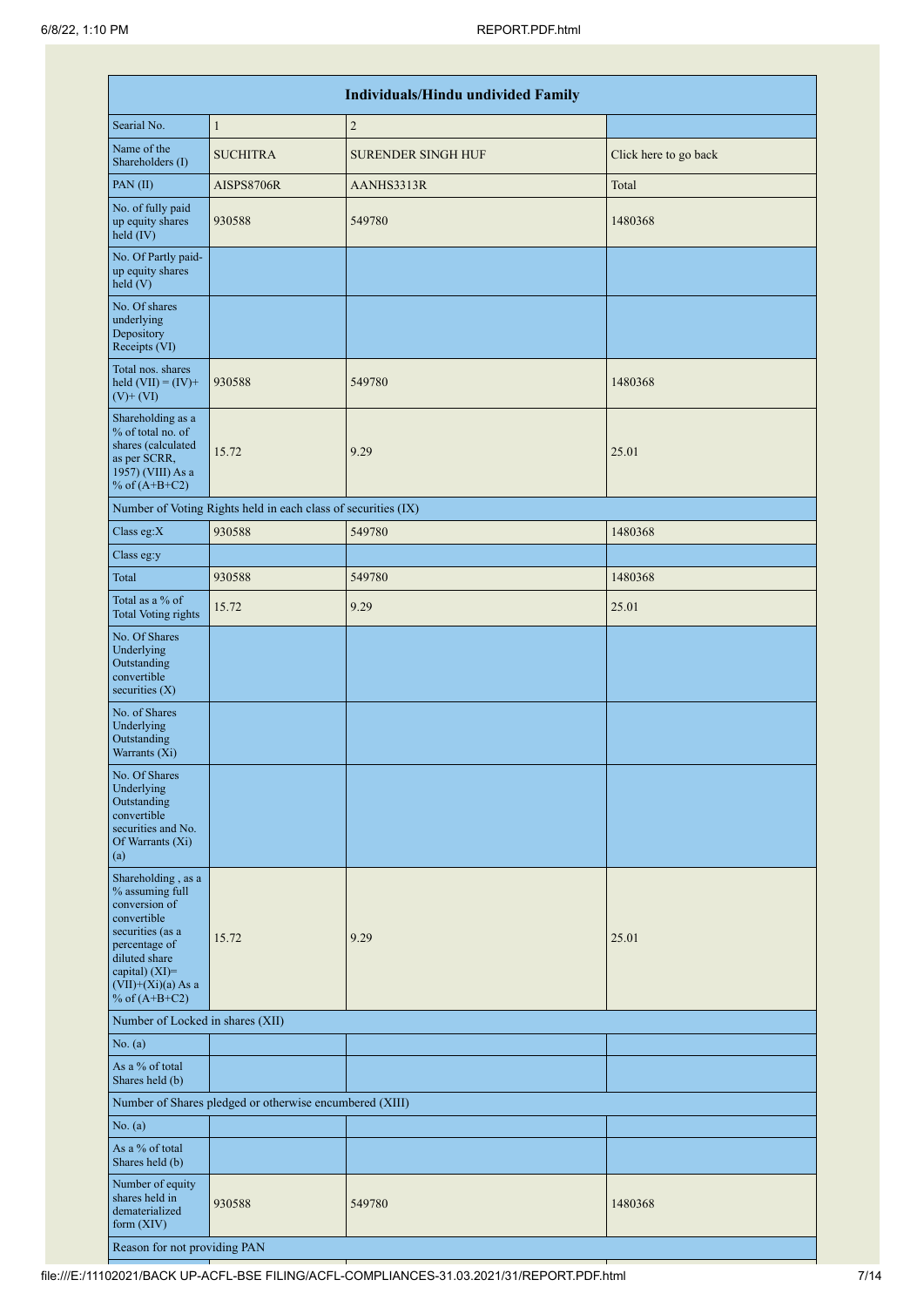| Reason for not<br>providing PAN |          |          |  |
|---------------------------------|----------|----------|--|
| Shareholder type                | Promoter | Promoter |  |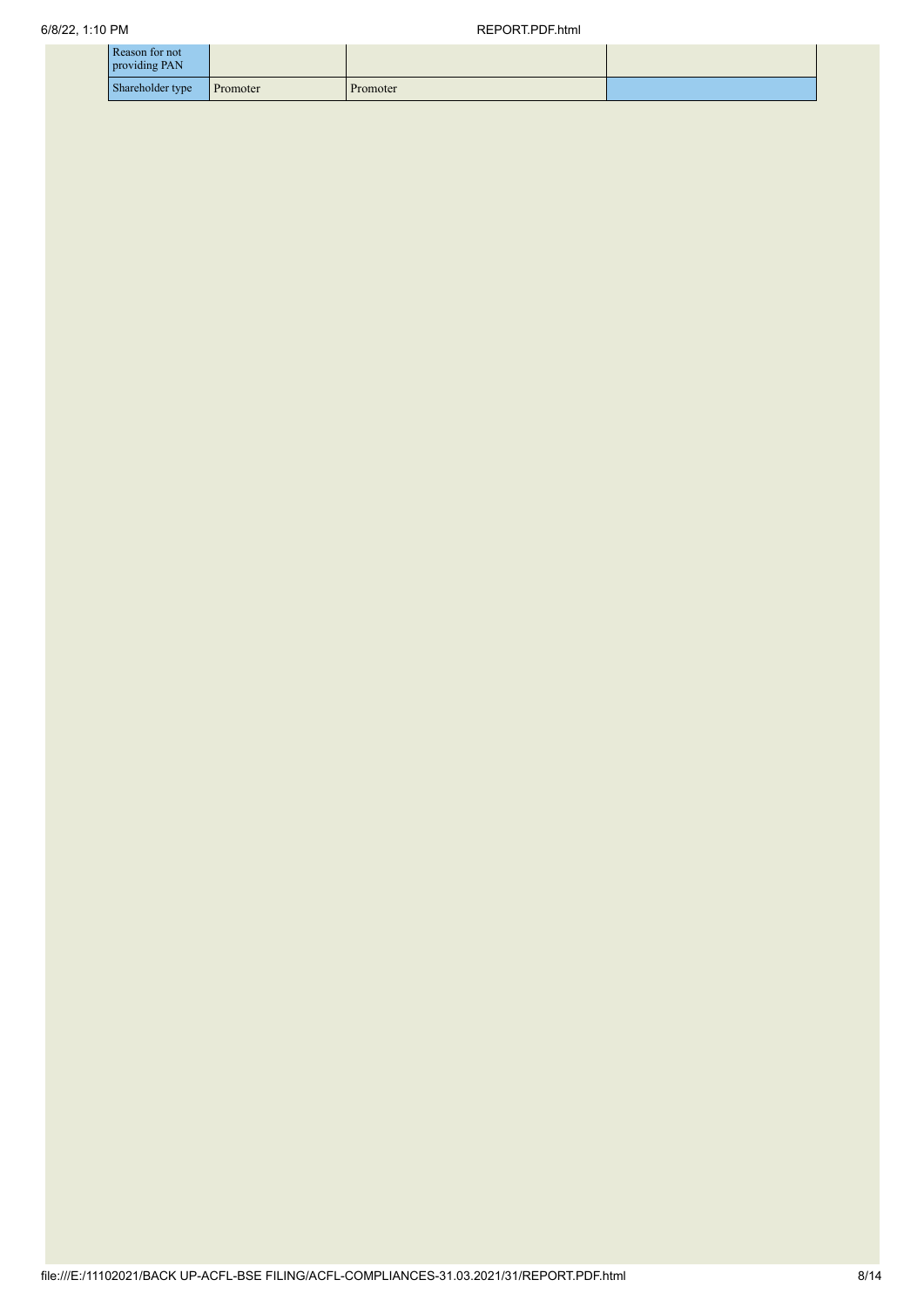|                                                                                                                                                                                      | <b>Any Other (specify)</b>                                                 |                                                                 |                                                             |                                                           |                                                                          |                             |  |  |  |  |  |  |  |
|--------------------------------------------------------------------------------------------------------------------------------------------------------------------------------------|----------------------------------------------------------------------------|-----------------------------------------------------------------|-------------------------------------------------------------|-----------------------------------------------------------|--------------------------------------------------------------------------|-----------------------------|--|--|--|--|--|--|--|
| Searial No.                                                                                                                                                                          | $\mathbf{1}$                                                               | $\overline{c}$                                                  | $\mathfrak{Z}$                                              | $\overline{4}$                                            | $\sqrt{5}$                                                               |                             |  |  |  |  |  |  |  |
| Category                                                                                                                                                                             | <b>Bodies Corporate</b>                                                    | <b>Bodies Corporate</b>                                         | <b>Bodies Corporate</b>                                     | <b>Bodies Corporate</b>                                   | <b>Bodies Corporate</b>                                                  | Click<br>here to<br>go back |  |  |  |  |  |  |  |
| Name of the<br>Shareholders (I)                                                                                                                                                      | <b>HILLGROW</b><br><b>INFOSERVICES</b><br><b>PRIVATE</b><br><b>LIMITED</b> | PALMTREE<br><b>INFRACON</b><br><b>PRIVATE</b><br><b>LIMITED</b> | <b>VETERAN</b><br><b>INFRADEVELOPERS</b><br>PRIVATE LIMITED | <b>FOSTER</b><br><b>INFRASTRUCTURE</b><br>PRIVATE LIMITED | <b>INSCENCE</b><br><b>DEVELOPERS</b><br><b>PRIVATE</b><br><b>LIMITED</b> |                             |  |  |  |  |  |  |  |
| PAN(II)                                                                                                                                                                              | AACCH1867R                                                                 | AAECP9998H                                                      | AACCV9638A                                                  | AABCF3458P                                                | AACCI0448K                                                               | Total                       |  |  |  |  |  |  |  |
| No. of the<br>Shareholders (I)                                                                                                                                                       | $\mathbf{1}$                                                               | $\mathbf{1}$                                                    | $\mathbf{1}$                                                | $\mathbf{1}$                                              | $\mathbf{1}$                                                             | 5                           |  |  |  |  |  |  |  |
| No. of fully paid<br>up equity shares<br>$held$ (IV)                                                                                                                                 | 815520                                                                     | 605520                                                          | 605520                                                      | 605520                                                    | 210000                                                                   | 2842080                     |  |  |  |  |  |  |  |
| No. Of Partly paid-<br>up equity shares<br>held(V)                                                                                                                                   |                                                                            |                                                                 |                                                             |                                                           |                                                                          |                             |  |  |  |  |  |  |  |
| No. Of shares<br>underlying<br>Depository<br>Receipts (VI)                                                                                                                           |                                                                            |                                                                 |                                                             |                                                           |                                                                          |                             |  |  |  |  |  |  |  |
| Total nos. shares<br>held $(VII) = (IV) +$<br>$(V)$ + $(VI)$                                                                                                                         | 815520                                                                     | 605520                                                          | 605520                                                      | 605520                                                    | 210000                                                                   | 2842080                     |  |  |  |  |  |  |  |
| Shareholding as a<br>% of total no. of<br>shares (calculated<br>as per SCRR,<br>1957) (VIII) As a<br>% of $(A+B+C2)$                                                                 | 13.78                                                                      | 10.23                                                           | 10.23                                                       | 10.23                                                     | 3.55                                                                     | 48.01                       |  |  |  |  |  |  |  |
|                                                                                                                                                                                      | Number of Voting Rights held in each class of securities (IX)              |                                                                 |                                                             |                                                           |                                                                          |                             |  |  |  |  |  |  |  |
| Class eg: X                                                                                                                                                                          | 815520                                                                     | 605520                                                          | 605520                                                      | 605520                                                    | 210000                                                                   | 2842080                     |  |  |  |  |  |  |  |
| Class eg:y                                                                                                                                                                           |                                                                            |                                                                 |                                                             |                                                           |                                                                          |                             |  |  |  |  |  |  |  |
| Total                                                                                                                                                                                | 815520                                                                     | 605520                                                          | 605520                                                      | 605520                                                    | 210000                                                                   | 2842080                     |  |  |  |  |  |  |  |
| Total as a % of<br>Total Voting rights                                                                                                                                               | 13.78                                                                      | 10.23                                                           | 10.23                                                       | 10.23                                                     | 3.55                                                                     | 48.01                       |  |  |  |  |  |  |  |
| No. Of Shares<br>Underlying<br>Outstanding<br>convertible<br>securities $(X)$                                                                                                        |                                                                            |                                                                 |                                                             |                                                           |                                                                          |                             |  |  |  |  |  |  |  |
| No. of Shares<br>Underlying<br>Outstanding<br>Warrants (Xi)                                                                                                                          |                                                                            |                                                                 |                                                             |                                                           |                                                                          |                             |  |  |  |  |  |  |  |
| No. Of Shares<br>Underlying<br>Outstanding<br>convertible<br>securities and No.<br>Of Warrants (Xi)<br>(a)                                                                           |                                                                            |                                                                 |                                                             |                                                           |                                                                          |                             |  |  |  |  |  |  |  |
| Shareholding, as a<br>% assuming full<br>conversion of<br>convertible<br>securities (as a<br>percentage of<br>diluted share<br>capital) (XI)=<br>$(VII)+(X)$ As a %<br>of $(A+B+C2)$ | 13.78                                                                      | 10.23                                                           | 10.23                                                       | 10.23                                                     | 3.55                                                                     | 48.01                       |  |  |  |  |  |  |  |
| Number of Locked in shares (XII)                                                                                                                                                     |                                                                            |                                                                 |                                                             |                                                           |                                                                          |                             |  |  |  |  |  |  |  |
| No. (a)                                                                                                                                                                              |                                                                            |                                                                 |                                                             |                                                           |                                                                          |                             |  |  |  |  |  |  |  |
| As a % of total<br>Shares held (b)                                                                                                                                                   |                                                                            |                                                                 |                                                             |                                                           |                                                                          |                             |  |  |  |  |  |  |  |
|                                                                                                                                                                                      | Number of Shares pledged or otherwise encumbered (XIII)                    |                                                                 |                                                             |                                                           |                                                                          |                             |  |  |  |  |  |  |  |
| No. (a)                                                                                                                                                                              |                                                                            |                                                                 |                                                             |                                                           |                                                                          |                             |  |  |  |  |  |  |  |

T

 $\mathbb{R}^n$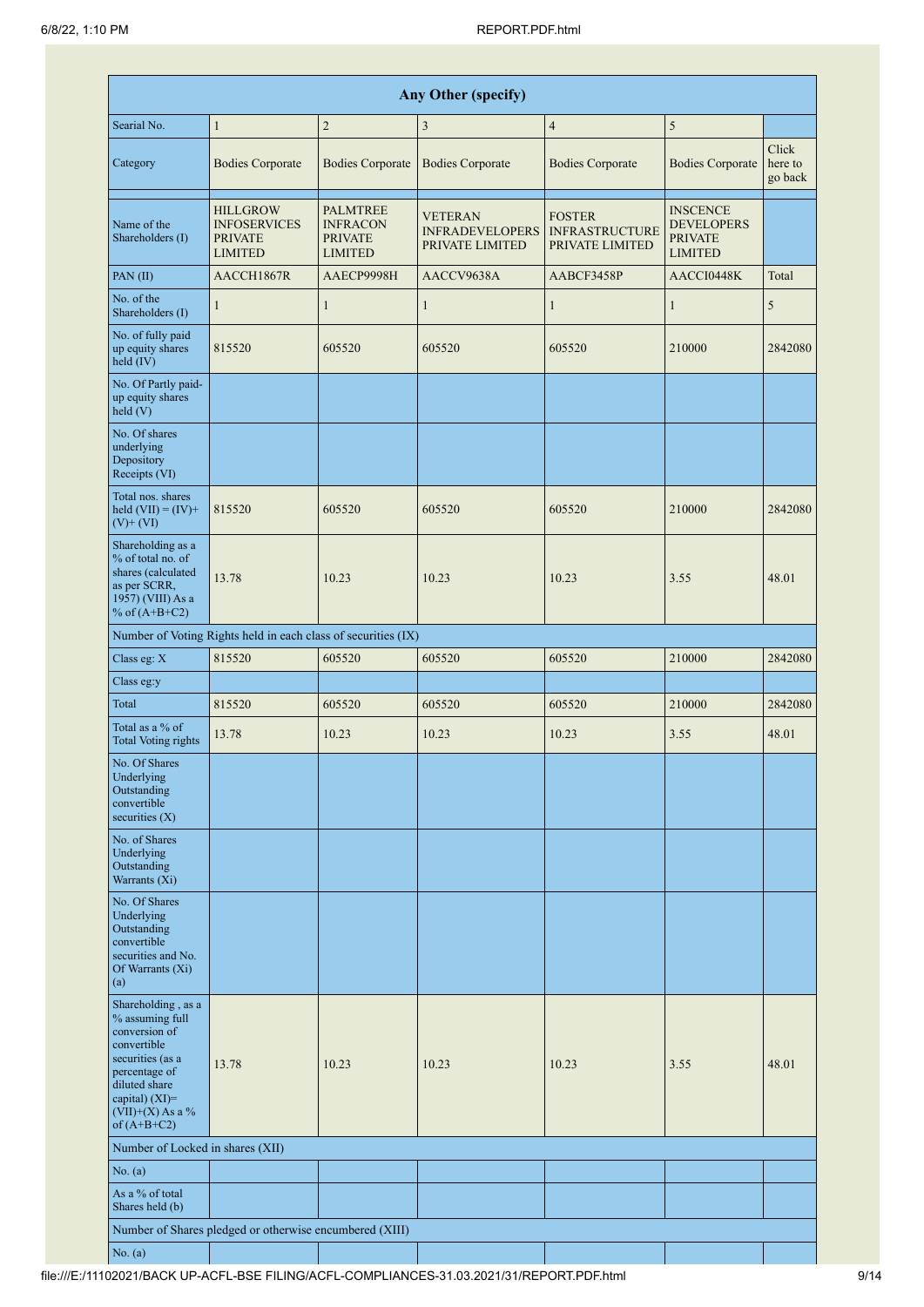## 6/8/22, 1:10 PM REPORT.PDF.html

| As a % of total<br>Shares held (b)                                   |                |                |                |                |                |         |
|----------------------------------------------------------------------|----------------|----------------|----------------|----------------|----------------|---------|
| Number of equity<br>shares held in<br>dematerialized<br>form $(XIV)$ | 815520         | 605520         | 605520         | 605520         | 210000         | 2842080 |
| Reason for not providing PAN                                         |                |                |                |                |                |         |
| Reason for not<br>providing PAN                                      |                |                |                |                |                |         |
| Shareholder type                                                     | Promoter Group | Promoter Group | Promoter Group | Promoter Group | Promoter Group |         |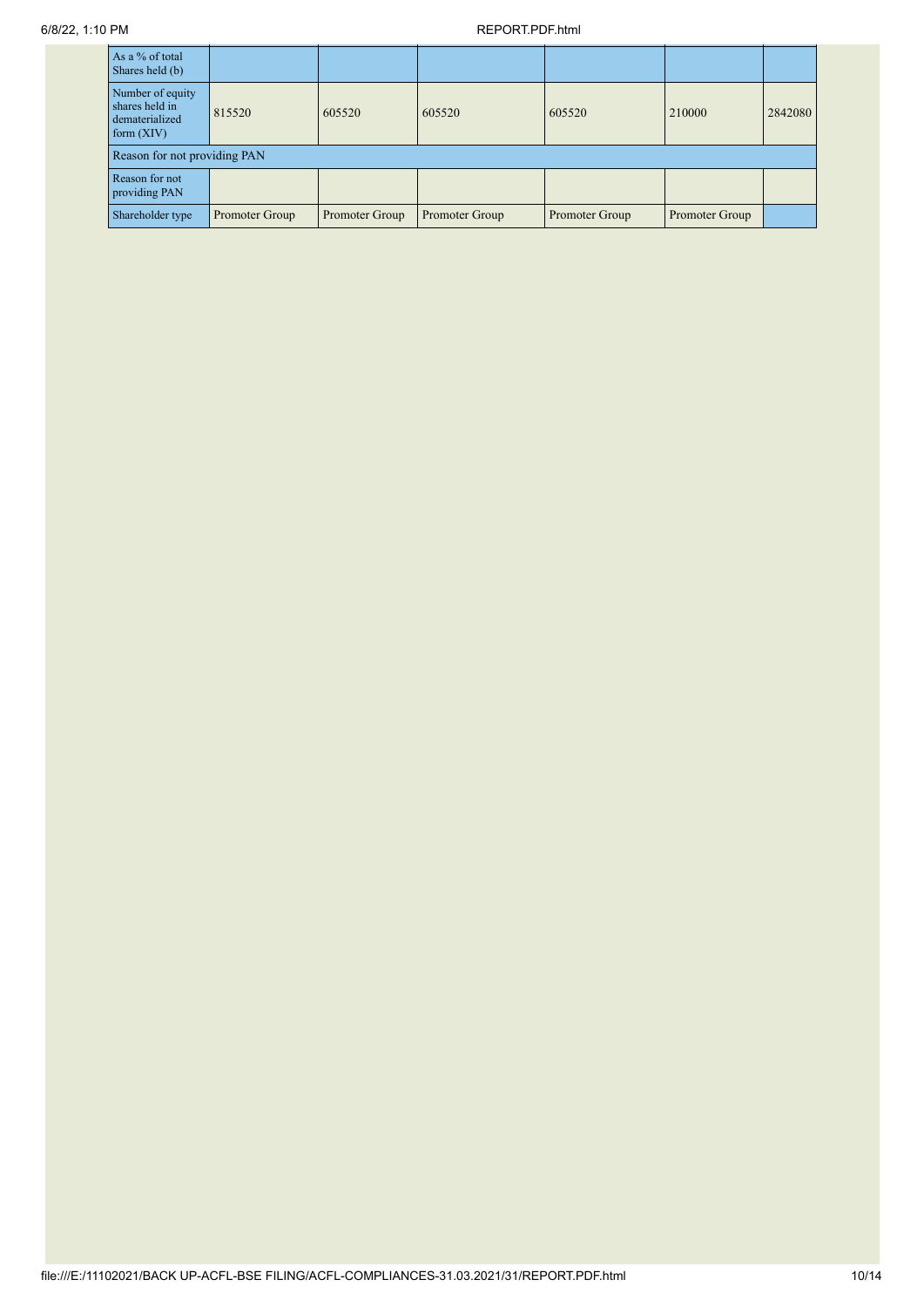|                                                                                                                                                                                      | Individuals - ii. Individual shareholders holding nominal share capital in excess of Rs. 2 lakhs. |                     |                       |
|--------------------------------------------------------------------------------------------------------------------------------------------------------------------------------------|---------------------------------------------------------------------------------------------------|---------------------|-----------------------|
| Searial No.                                                                                                                                                                          | $\mathbf{1}$                                                                                      | $\sqrt{2}$          |                       |
| Name of the<br>Shareholders (I)                                                                                                                                                      | YOGENDER KUMAR                                                                                    | <b>BASANTI DEVI</b> | Click here to go back |
| PAN(II)                                                                                                                                                                              | AMYPK7580P                                                                                        | AHEPD7992H          | Total                 |
| No. of fully paid<br>up equity shares<br>held $(IV)$                                                                                                                                 | 200565                                                                                            | 73560               | 274125                |
| No. Of Partly paid-<br>up equity shares<br>held (V)                                                                                                                                  |                                                                                                   |                     |                       |
| No. Of shares<br>underlying<br>Depository<br>Receipts (VI)                                                                                                                           |                                                                                                   |                     |                       |
| Total nos. shares<br>held $(VII) = (IV) +$<br>$(V)$ + $(VI)$                                                                                                                         | 200565                                                                                            | 73560               | 274125                |
| Shareholding as a<br>% of total no. of<br>shares (calculated<br>as per SCRR,<br>1957) (VIII) As a<br>% of $(A+B+C2)$                                                                 | 3.39                                                                                              | 1.24                | 4.63                  |
|                                                                                                                                                                                      | Number of Voting Rights held in each class of securities (IX)                                     |                     |                       |
| Class eg: X                                                                                                                                                                          | 200565                                                                                            | 73560               | 274125                |
| Class eg:y                                                                                                                                                                           |                                                                                                   |                     |                       |
| Total                                                                                                                                                                                | 200565                                                                                            | 73560               | 274125                |
| Total as a % of<br><b>Total Voting rights</b>                                                                                                                                        | 3.39                                                                                              | 1.24                | 4.63                  |
| No. Of Shares<br>Underlying<br>Outstanding<br>convertible<br>securities $(X)$                                                                                                        |                                                                                                   |                     |                       |
| No. of Shares<br>Underlying<br>Outstanding<br>Warrants (Xi)                                                                                                                          |                                                                                                   |                     |                       |
| No. Of Shares<br>Underlying<br>Outstanding<br>convertible<br>securities and No.<br>Of Warrants (Xi)<br>(a)                                                                           |                                                                                                   |                     |                       |
| Shareholding, as a<br>% assuming full<br>conversion of<br>convertible<br>securities (as a<br>percentage of<br>diluted share<br>capital) (XI)=<br>$(VII)+(X)$ As a %<br>of $(A+B+C2)$ | 3.39                                                                                              | 1.24                | 4.63                  |
| Number of Locked in shares (XII)                                                                                                                                                     |                                                                                                   |                     |                       |
| No. (a)                                                                                                                                                                              |                                                                                                   |                     |                       |
| As a % of total<br>Shares held (b)                                                                                                                                                   |                                                                                                   |                     |                       |
| Number of equity<br>shares held in<br>dematerialized<br>form $(XIV)$                                                                                                                 | 200565                                                                                            | $\boldsymbol{0}$    | 200565                |
| Reason for not providing PAN                                                                                                                                                         |                                                                                                   |                     |                       |
| Reason for not<br>providing PAN                                                                                                                                                      |                                                                                                   |                     |                       |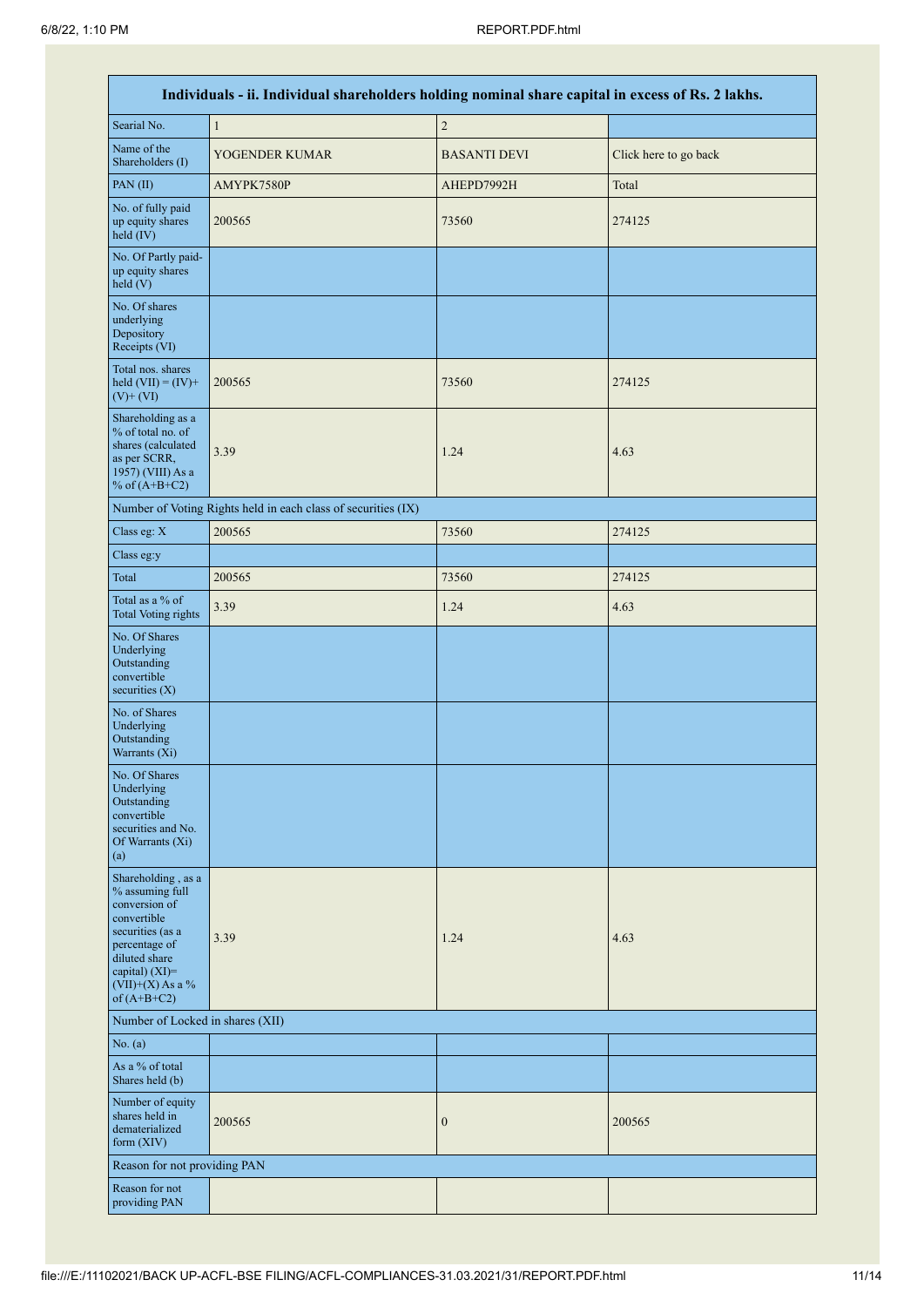|                                                                                                                                                                                         |                                                               |                                              | Any Other (specify)                          |                                              |                                              |                             |
|-----------------------------------------------------------------------------------------------------------------------------------------------------------------------------------------|---------------------------------------------------------------|----------------------------------------------|----------------------------------------------|----------------------------------------------|----------------------------------------------|-----------------------------|
| Searial No.                                                                                                                                                                             | $\mathbf{1}$                                                  | $\overline{2}$                               | 3                                            | $\overline{4}$                               | $\sqrt{5}$                                   |                             |
| Category                                                                                                                                                                                | <b>Bodies Corporate</b>                                       | <b>HUF</b>                                   | <b>HUF</b>                                   | <b>HUF</b>                                   | <b>HUF</b>                                   |                             |
| Category / More<br>than 1 percentage                                                                                                                                                    | More than 1 percentage<br>of shareholding                     | More than 1<br>percentage of<br>shareholding | More than 1<br>percentage of<br>shareholding | More than 1<br>percentage of<br>shareholding | More than 1<br>percentage of<br>shareholding |                             |
| Name of the<br>Shareholders (I)                                                                                                                                                         | <b>GREENTECH</b><br><b>COLONIZERS</b><br>PRIVATE LIMITED      | PAWAN SINGH<br>(HUF)                         | <b>PARVEEN</b><br><b>KUMAR(HUF)</b>          | <b>YOGENDER</b><br>SINGH(HUF)                | <b>SHAMSHER</b><br>SINGH(HUF)                | Click<br>here to<br>go back |
| PAN(II)                                                                                                                                                                                 | AAFCG4014J                                                    | AAHHP2087F                                   | AAHHP2115A                                   | AAAHY4544D                                   | AANHS2947F                                   | Total                       |
| No. of the<br>Shareholders (I)                                                                                                                                                          | 1                                                             | $\mathbf{1}$                                 | $\mathbf{1}$                                 | $\mathbf{1}$                                 | $\mathbf{1}$                                 | $\boldsymbol{0}$            |
| No. of fully paid<br>up equity shares<br>held (IV)                                                                                                                                      | 126990                                                        | 157610                                       | 138564                                       | 136260                                       | 87880                                        | $\mathbf{0}$                |
| No. Of Partly paid-<br>up equity shares<br>held(V)                                                                                                                                      |                                                               |                                              |                                              |                                              |                                              |                             |
| No. Of shares<br>underlying<br>Depository<br>Receipts (VI)                                                                                                                              |                                                               |                                              |                                              |                                              |                                              |                             |
| Total nos. shares<br>held $(VII) = (IV) +$<br>$(V)$ + $(VI)$                                                                                                                            | 126990                                                        | 157610                                       | 138564                                       | 136260                                       | 87880                                        | $\mathbf{0}$                |
| Shareholding as a<br>% of total no. of<br>shares (calculated<br>as per SCRR,<br>1957) (VIII) As a<br>% of $(A+B+C2)$                                                                    | 2.15                                                          | 2.66                                         | 2.34                                         | 2.3                                          | 1.48                                         | $\mathbf{0}$                |
|                                                                                                                                                                                         | Number of Voting Rights held in each class of securities (IX) |                                              |                                              |                                              |                                              |                             |
| Class eg: X                                                                                                                                                                             | 126990                                                        | 157610                                       | 138564                                       | 136260                                       | 87880                                        | $\mathbf{0}$                |
| Class eg:y                                                                                                                                                                              |                                                               |                                              |                                              |                                              |                                              |                             |
| Total                                                                                                                                                                                   | 126990                                                        | 157610                                       | 138564                                       | 136260                                       | 87880                                        | $\mathbf{0}$                |
| Total as a % of<br><b>Total Voting rights</b>                                                                                                                                           | 2.15                                                          | 2.66                                         | 2.34                                         | 2.3                                          | 1.48                                         | $\boldsymbol{0}$            |
| No. Of Shares<br>Underlying<br>Outstanding<br>convertible<br>securities $(X)$                                                                                                           |                                                               |                                              |                                              |                                              |                                              |                             |
| No. of Shares<br>Underlying<br>Outstanding<br>Warrants (Xi)                                                                                                                             |                                                               |                                              |                                              |                                              |                                              |                             |
| No. Of Shares<br>Underlying<br>Outstanding<br>convertible<br>securities and No.<br>Of Warrants (Xi)<br>(a)                                                                              |                                                               |                                              |                                              |                                              |                                              |                             |
| Shareholding, as a<br>% assuming full<br>conversion of<br>convertible<br>securities (as a<br>percentage of<br>diluted share<br>capital) $(XI)$ =<br>$(VII)+(X)$ As a %<br>of $(A+B+C2)$ | 2.15                                                          | 2.66                                         | 2.34                                         | 2.3                                          | 1.48                                         | $\mathbf{0}$                |
| Number of Locked in shares (XII)                                                                                                                                                        |                                                               |                                              |                                              |                                              |                                              |                             |
| No. (a)                                                                                                                                                                                 |                                                               |                                              |                                              |                                              |                                              |                             |
| As a % of total<br>Shares held (b)                                                                                                                                                      |                                                               |                                              |                                              |                                              |                                              |                             |
| Number of equity<br>shares held in                                                                                                                                                      | $\mathbf{0}$                                                  | 157610                                       | 138564                                       | 136260                                       | 87880                                        | $\mathbf{0}$                |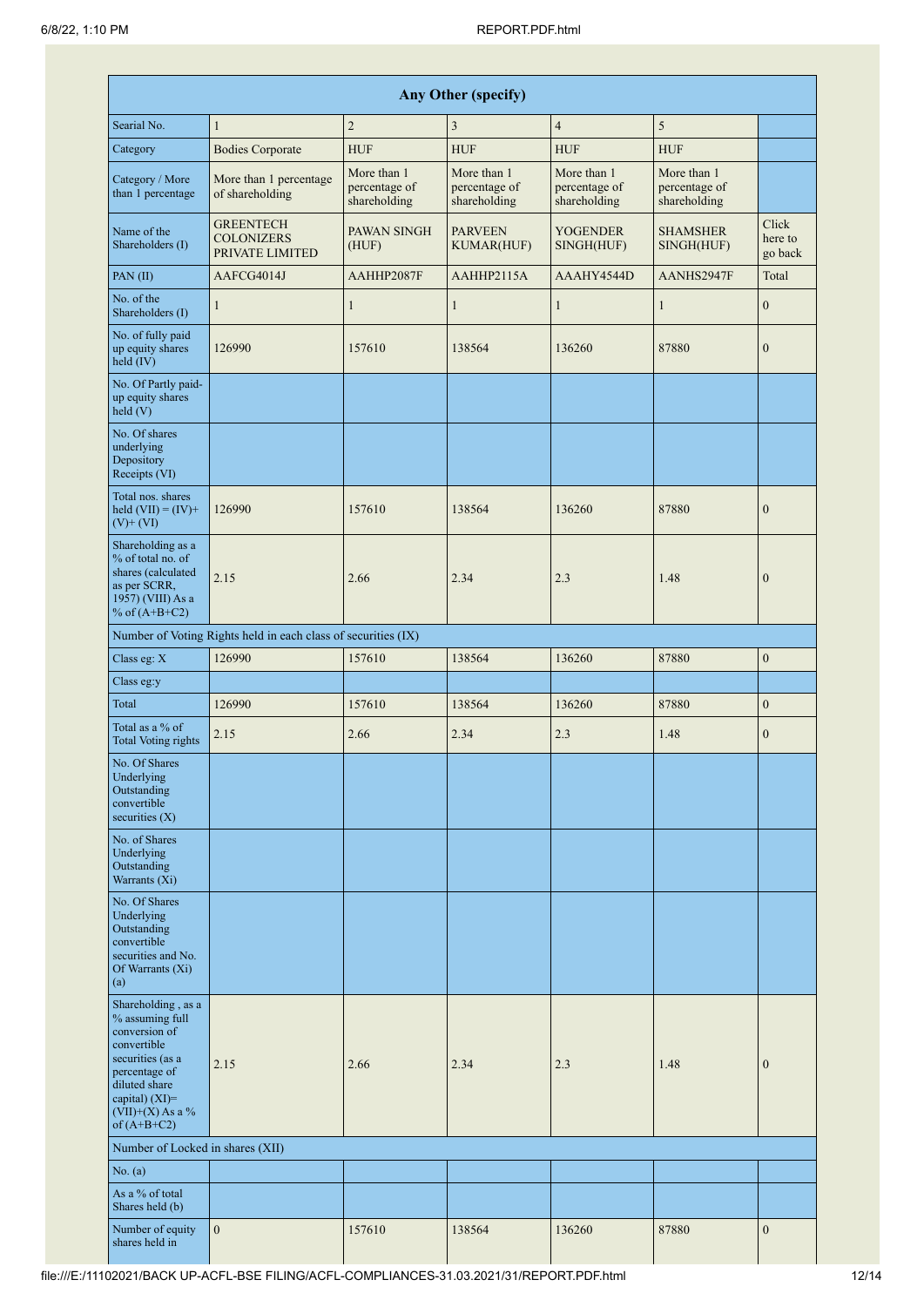| dematerialized<br>form $(XIV)$  |                              |  |  |  |  |  |  |
|---------------------------------|------------------------------|--|--|--|--|--|--|
|                                 | Reason for not providing PAN |  |  |  |  |  |  |
| Reason for not<br>providing PAN |                              |  |  |  |  |  |  |